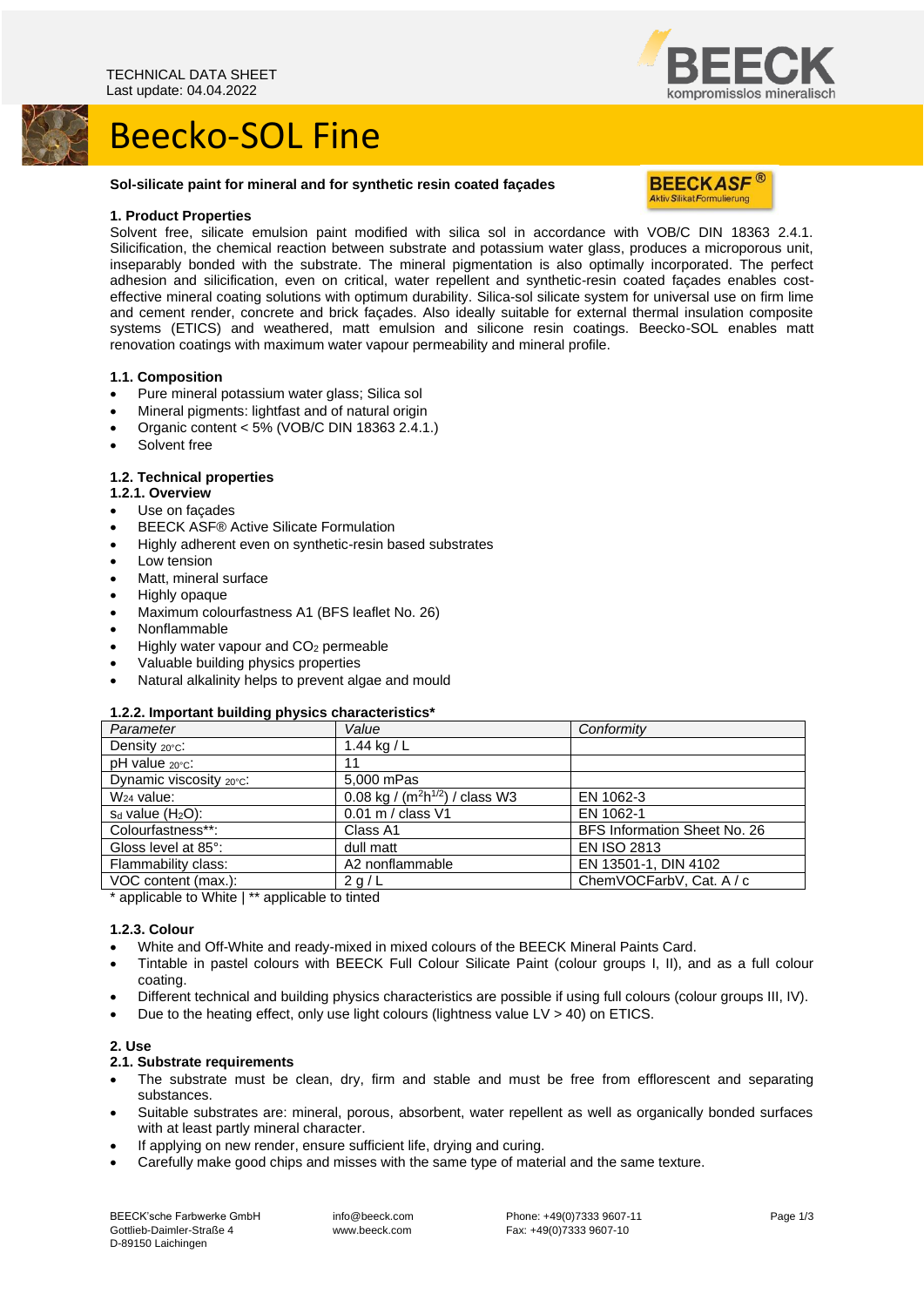

# Beecko-SOL Fine

- Use plaster to repair cracked substrates. If surfaces have local areas of filler or hairline cracks, pre-treat by coating over the whole area with BEECK Bonding Coat Coarse; alternatively, with BEECK Beecko-SOL Coarse in case of minor structural defects.
- Critical and algae infested substrates: depending on the requirement, prepare first by applying BEECK Fungicide, BEECK Quartz Filler, or BEECK Bonding Coat Fine / Coarse to the whole surface. Test on site.
- Ensure uniform substrates and careful application on visually high-quality surfaces and in glancing light.

# **2.2. Brief information on the standard system**

- Apply two coats of Beecko-SOL Fine.
- Add BEECK SOL-Fixative to optimally adjust Beecko-SOL Fine to the substrate and use.
- Can also be precoated with Beecko-SOL Coarse; topcoat in same colour with Beecko-SOL Fine.
- An additional intermediate coat of Beecko-SOL Fine or Coarse is advisable on surfaces exposed to the weather and where there is no roof overhang, e.g. on church towers or noise barriers.

# **2.3. Substrate and preparatory treatment**

• *Old film-forming coatings, synthetic resin renders, external thermal insulation composite systems (ETICS):*

Remove cracked, less adherent and glossy film-forming old coats as pore-deep as possible. Check the adhesion and firmness of matt, weathered coatings, brush off chalking mineral coatings. Use high-pressure methods to thoroughly clean firmly adhering coats and renders. Prepare algae infested façades with BEECK Fungicide according to the factory specifications, see auxiliary products. Prime absorbent, chalking or crumbling surfaces with BEECK SOL-Fixative. Use BEECK Bonding Coat Fine / Coarse or BEECK Quartz Filler if necessary. Information on façade cleaning: As synthetic resin renders swell if they absorb water and are slow to dry again, allow for sufficiently long waiting periods between cleaning and coating. Clean composite systems, insulating renders and similar pressure-sensitive surfaces gently, without damaging the material. Critical, unknown and highly algae infested substrates: try out on a test area on site.

# • *Lime render (PI/CSII), lime-cement render (PII), cement render (PIII):*

Check drying and strength of render. Use BEECK Etching Fluid to remove sinter skin on solid new render. Do not etch thin coat renders and composite materials (for example, ETICS). Prime absorbent render with BEECK SOL-Fixative. Superficially sanding but nonetheless firm renders: saturate several times with 1 part BEECK Fixative and 5 parts water. Check pure air-lime renders for stability.

#### • *Concrete, fibrated cement:*

Use high pressure cleaner and BEECK Formwork Oil Remover according to the factory specifications to clean concrete pore-deep and to remove any residual release agent, and then rinse with plenty of clean water. Prime with BEECK SOL-Fixative. Coat over entire made good façade with BEECK Quartz Filler or BEECK Bonding Coat Fine / Coarse as required. Prime fibrated cement with BEECK Silane Primer and BEECK Bonding Coat Fine / Coarse, try out on a test area.

# • *Natural stone, brick, calcium silicate masonry:*

Clean thoroughly, check for moisture damage and efflorescence (e.g. salt edges) and make good defective joints and bricks. Preset absorbent substrates with BEECK SOL-Fixative. Flow coat weakly efflorescent substrates and aerated concrete with BEECK Silane Primer. Use BEECK Quartz Filler as required.

- *Unsuitable substrates* are horizontal or sloping surfaces exposed to the weather, less stable, efflorescent surfaces and non-alkali-resistant substrates such as wood-based materials (MDF, OSB), clay or loam, gypsum, and plastics as well as glossy, pore-free, non- firm and plasto-elastic coatings.
- *Defective substrates* require a differentiated approach. Apply a renovation render to damp, salt contaminated surfaces and base areas, and treat the whole surface with BEECK Quartz Filler.

# **2.4. Application instructions**

#### **2.4.1. General information**

Check substrate suitability as required (see 2.1 and 2.3). Pay particular attention to the absorbency, strength and texture of the respective substrate. Try out on a test area before using on high quality and critical surfaces. Ensure that the product is used by qualified persons.

- Carefully cover surfaces which are not to be treated especially glass, ceramics, window sills, expansion joints, lacquer and anodic coatings and protect them from splashes.
- Provide personal protective equipment.
- Only use containers from the same production batch to coat self-contained areas.
- Stir Beecko-SOL Fine thoroughly with a powered mixing paddle before use.
- Add BEECK SOL-Fixative to Beecko-SOL Fine to make it optimally coatable.
- Do not use in wet conditions, if there is a risk of frost, on heated surfaces or in the blazing sun.
- Minimum application temperature: +8°C. Drying time: at least 12 hours per coat
- Protect fresh coatings from the rain; hang up scaffolding sheeting in front of the surface worked on.

info@beeck.com www.beeck.com